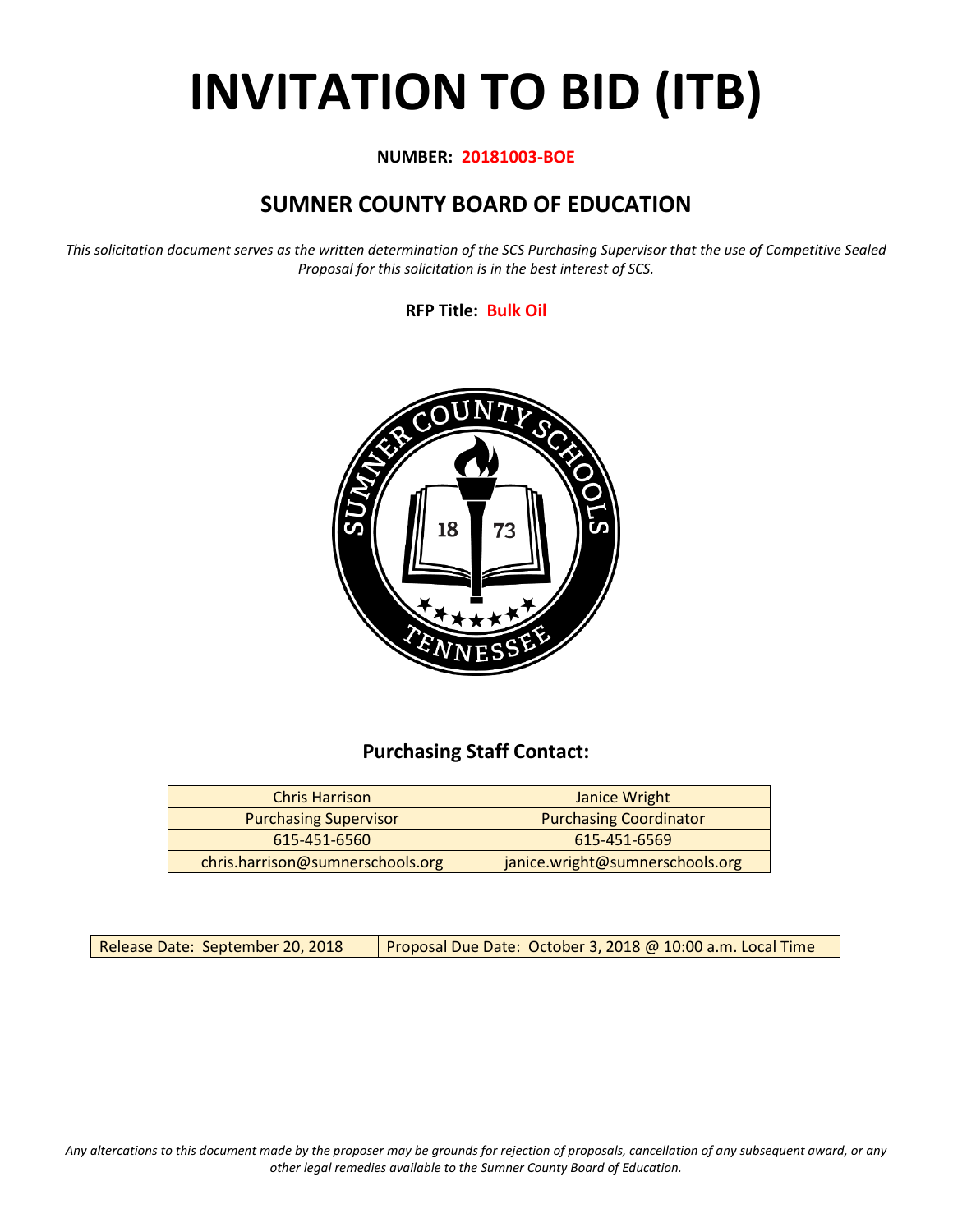## **NOTICE TO PROPOSERS**

There may be one or more amendments to this ITB. In order to receive communication for any such amendments issued specifically to this ITB, the proposer must provide the information requested below to the Sumner County Board of Education (SCS) Purchasing Department. The information may be sent by email to: Chris Harrison, Purchasing Supervisor, chris.harrison@sumnerschools.org. SCS will send amendments only to those proposers which complete and return this information in a timely manner.

| <b>ITB Number:</b>      | 20181003-BOE Bulk Oil |
|-------------------------|-----------------------|
| Company Name:           |                       |
| <b>Mailing Address:</b> |                       |
|                         |                       |
|                         |                       |
| <b>Phone Number:</b>    |                       |
| <b>Contact Person:</b>  |                       |
| <b>Email Address:</b>   |                       |
|                         |                       |
|                         |                       |
| <b>Printed Name:</b>    |                       |
| Date:                   |                       |

Emailed amendments will be sent in a Microsoft Word (Office for Windows) or Portable Document Format (pdf) format. Any alterations to the document made by the proposer may be grounds for rejection of proposal, cancellation of any subsequent award or any other legal remedies available to SCS.

Amendments will also be posted on the SCS website **https://sumnerschools.org/index.php/current-bids-and-rfps** and attached to the solicitation listing as a PDF or WORD file. Check the particular solicitation on the Current Bids and RFPs webpage for any posted amendments.

By completing and returning this form, the Proposer has expressed its intent to provide a proposal for **20181003-BOE Bulk Oil.**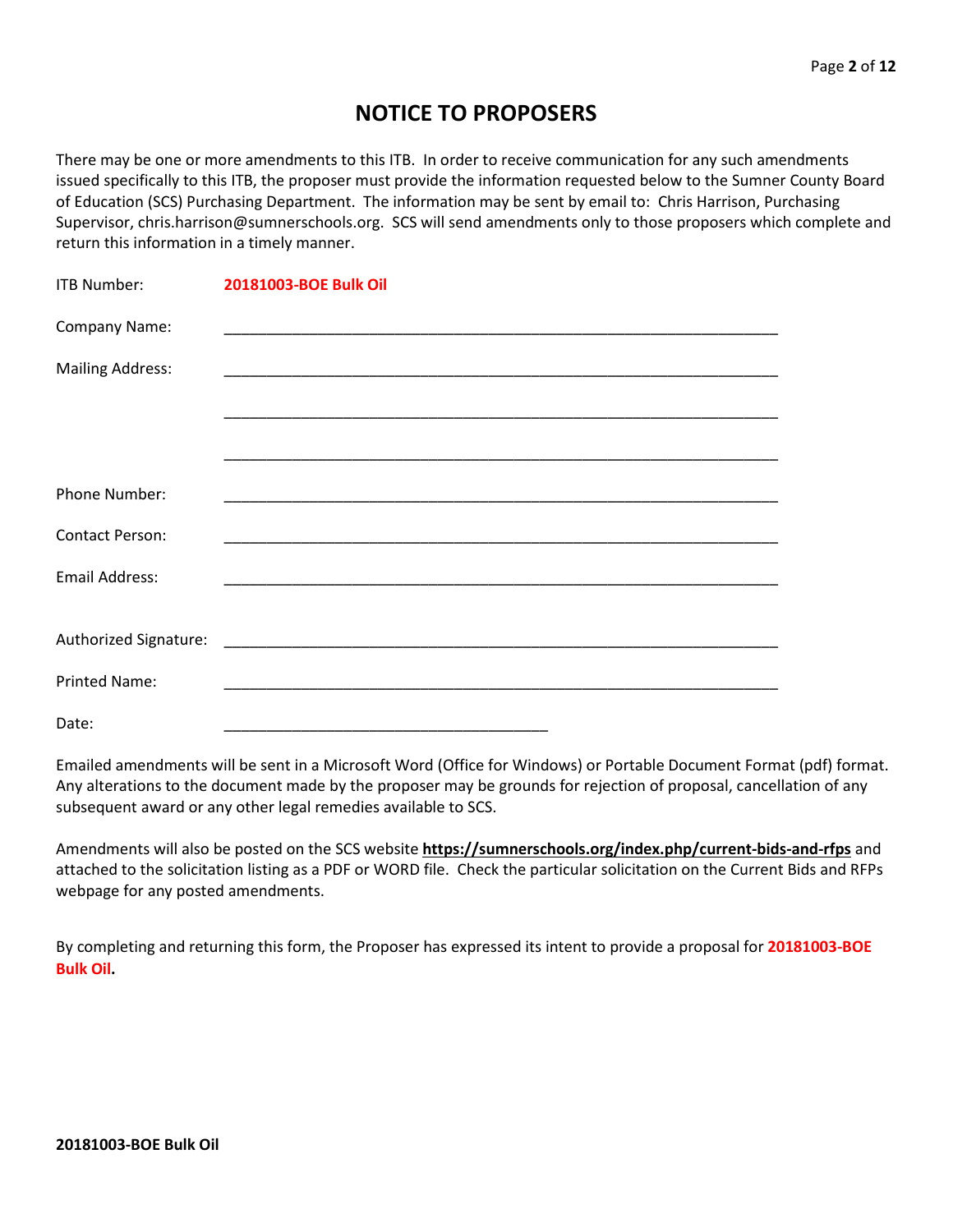## **TABLE OF CONTENTS**

- 1. Specification
- 2. Source Selection and Contract Award
- 3. Schedule of Events
- 4. Delivery of Proposals
- 5. Protests
- 6. New Vendors
- 7. Attachments
	- A. Bid Form/Certification
	- B. IRS Form W9
	- C. Attestation Re Personnel
	- D. Standard Terms and Conditions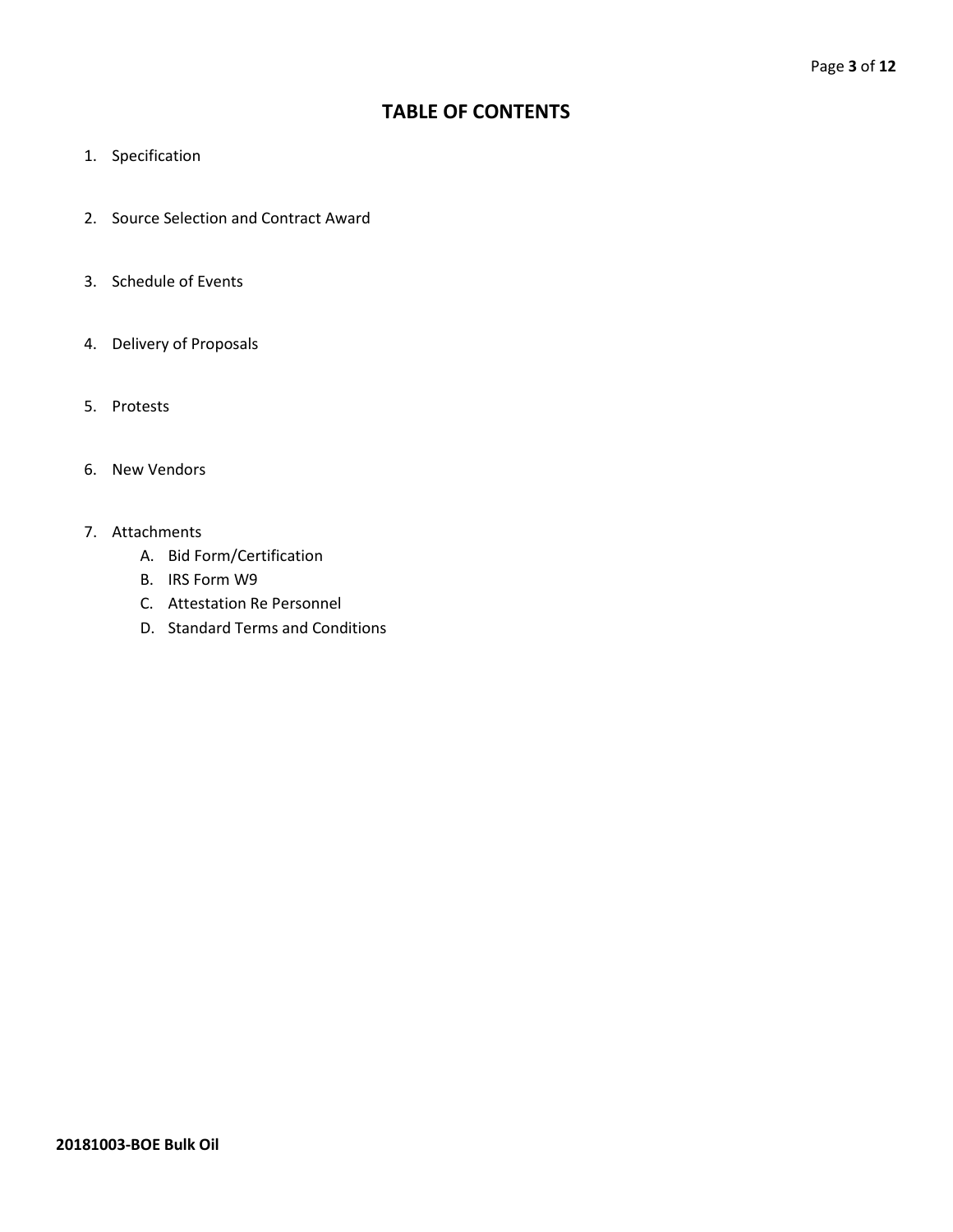#### 1. Specification

SCS is soliciting bids for the delivery of bulk motor oil. The delivery shall be made to a single location. Upon delivery and payment, all motor oil shall be deemed the property of SCS. Failure to provide the proposed product shall result in contract termination. The vendor shall also bear sole financial responsibility for any damage caused to SCS property including but not limited to the tank, pumping device and buses. The vendor shall also, at its' sole expense, remove the incorrect product form SCS's tank and perform any necessary cleaning to the tank.

| <b>Tank Size</b>                                                                                                                            | 2,000 gallon |
|---------------------------------------------------------------------------------------------------------------------------------------------|--------------|
| <b>Maximum Order Quantity</b>                                                                                                               | 1,500 gallon |
| <b>Minimum Order Quantity</b>                                                                                                               | 100 gallon   |
| <b>Estimated Usage (per year)</b><br>*SCS reserves the right to purchase bulk oil, at the bid price,<br>in excess of the "Estimated Usage". | 3,000 gallon |

*\*SCS makes no guarantee for an annual purchase quantity.*

Delivery Timeline: Must be received within 72 hours of order

Oil: API Performance Classification CH-4/SJ or C1-4/SK SAE 15W-40W

#### **REQUIRED DOCUMENTATION**

- Current certifications and licenses for material handling and transportation.
- Product data sheets with oil specifications and Material Safety Data Sheet (MSDS)
- Evidence of Insurance (*required upon award notification*):
	- o General Liability
		- General Aggregate \$2,000,000
		- Each Occurrence \$1,000,000
	- o Workers Compensation
		- **Workers Compensation Tennessee Statutory Limits**
		- Employer's Liability \$500,000

#### **CONTRACT TERM**

• November 1, 2018 thru October 31, 2019

#### **CONTRACTOR OBLIGATIONS**

- The Contractor shall be required to supply, upon authorized request, Motor Oil to the SCS Transportation Department located at 1500 Airport Road, Gallatin, TN 37066.
- The unit price must include cost of delivery to the SCS Transportation Department.
- Must meet ISO Standard 22241.
- Product must have, at a minimum, a remaining shelf life of twelve (12) months.
- Shall provide all necessary equipment and personnel to perform the contract.
- Shall provide all necessary personnel, equipment and materials for spill containment and cleanup methods/procedures.

#### **20181003-BOE Bulk Oil**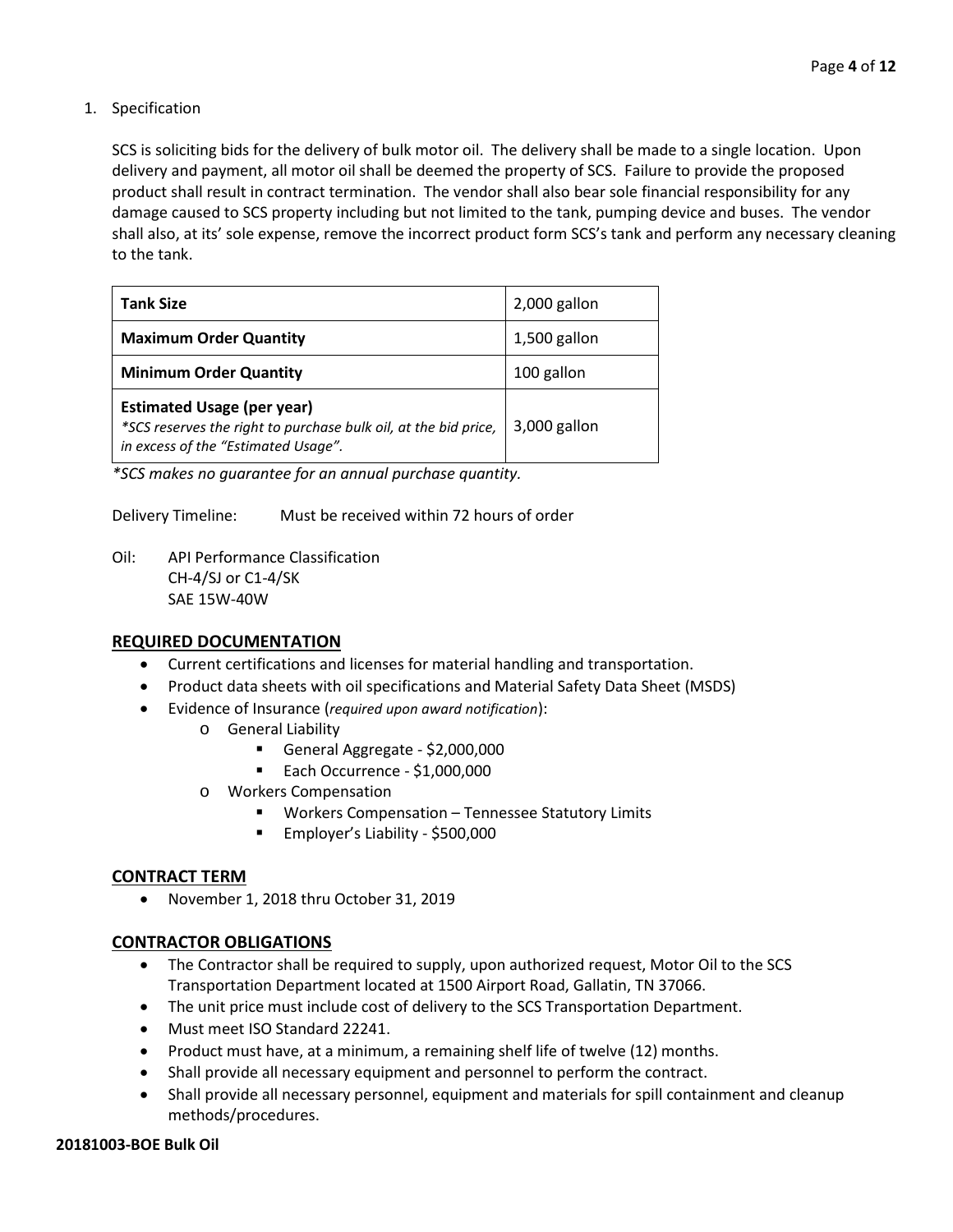- 2. Source Selection and Contract Award
	- Award, if made, will be made to the proposer submitting the lowest cost proposal and whom is also determined to be Responsive.
		- o General Criteria to be determined "Responsive"
			- Does the proposal include all required information?
			- Does the proposal include completed attachment forms?
			- Was the proposal delivered on or before the stated deadline?
	- SCS reserves the right to reject any proposal that takes exception to the specifications unless prior approval is requested and granted by SCS.
	- Upon mutual agreement by both parties, SCS shall grant the right to extend the terms, conditions and prices of contract(s) awarded from this ITB to other Institutions (such as State, Local and/or Public Agencies) who express an interest in participating in any contract that results from this ITB. Each of the "piggyback" Institutions will issue their own purchasing documents for purchase of the goods/services. Proposer agrees that SCS shall bear no responsibility or liability for any agreements between Proposer and the other Institution(s) who desire to exercise this option.
- 3. Schedule of Events

| <b>RFP Issued</b>              | September 20, 2018                      |
|--------------------------------|-----------------------------------------|
| <b>Questions DEADLINE</b>      | September 27, 2018                      |
| <b>RFP Submission DEADLINE</b> | October 3, 2018 @ 10:00 a.m. Local Time |

4. Delivery of Proposals

Sealed proposals will be accepted until **October 3, 2018 @ 10:00 a.m. Local Time**. Proposals received after that time will be deemed invalid. Vendors mailing proposal packages must allow sufficient time to ensure receipt of their package by the time specified. There will be no exceptions. Proposals will be opened and read aloud. The reading of the bids will begin at **10:00 a.m. Local Time**.

Due to the nature of deliveries to the SCS Support Services Facility by carriers such as UPS, FedEx and such like; the proposal package will be accepted if the date and time on the delivery confirmation are indicated to be on or before the Proposal Deadline.

Delivery Address: Sumner County Board of Education Attn: Purchasing Supervisor 1500 Airport Road Gallatin, TN 37066

The package containing the proposal must be sealed and clearly marked on the outside of the package: **"20181003-BOE Bulk Oil" DO NOT OPEN**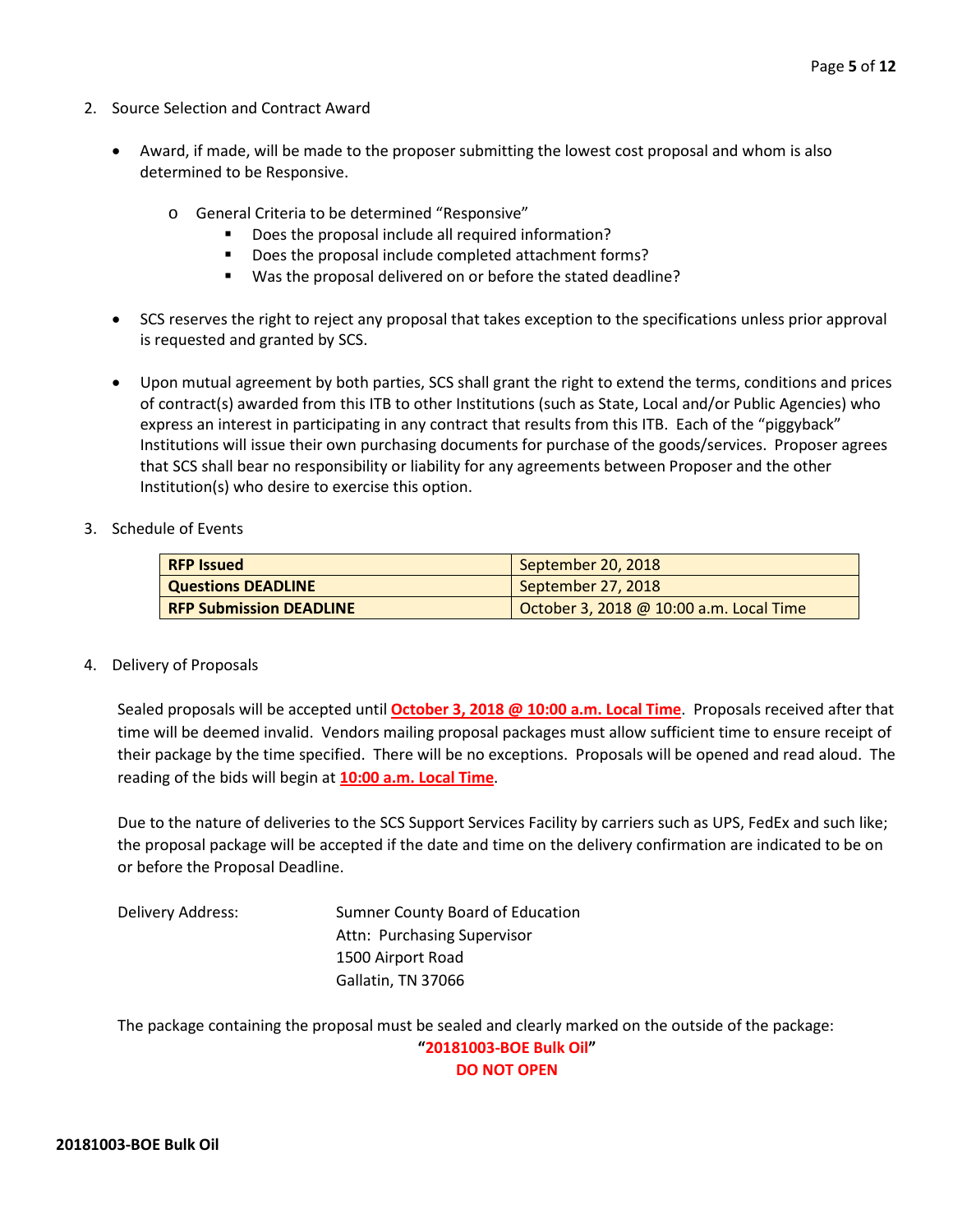#### 5. Protests

In the event that any interested party finds any part of the listed specifications, terms or conditions to be discrepant, incomplete or otherwise questionable in any respect; it shall be the responsibility of the concerned party to notify the SCS Purchasing Office of such matters immediately upon receipt of the ITB. All notifications must be sent to the Purchasing Supervisor via email at [purchasing@sumnerschools.org.](mailto:purchasing@sumnerschools.org)

Any actual or prospective Proposer who is aggrieved in connection with the ITB or award of a contract may protest to the Purchasing Supervisor and/or the Sumner County Board of Education at its regularly scheduled meeting.

#### 6. New Vendors

- To comply with Internal Revenue Service requirements, all vendors who perform any type of service are required to have a current IRS Form W-9 on file with the SCS Finance Department. It is a mandatory requirement to complete the IRS Form W-9 (Attachment 1) included in this RFP.
- To comply with the Tennessee Lawful Employment Act (50-1-702 and 50-1-703), non-employees (individuals paid directly by the employer in exchange for the individual's labor or services) must have on file one (1) of the following documents:
	- o A valid Tennessee driver's license or photo identification;
	- o A valid driver's license or photo identification from another state where the license requirements are at least as strict as those in Tennessee;
	- o A birth certificate issued by a U.S. state, jurisdiction or territory;
	- o A U.S. government issued certified birth certificate;
	- o A valid, unexpired U.S. passport;
	- o A U.S. certificate of birth abroad (DS-1350 or FS-545)
	- o A report of birth abroad of a U.S. citizen (FS-240);
	- o A certificate of citizenship (N560 or N561);
	- o A certificate of naturalization (N550, N570 or N578);
	- o A U.S citizen identification card (I-197 or I-179); or
	- o Valid alien registration documentation or other proof of current immigration registration recognized by the United States Department of Homeland Security that contains the individual's complete legal name and current alien admission number or alien file number (or numbers if the individual has more than one number).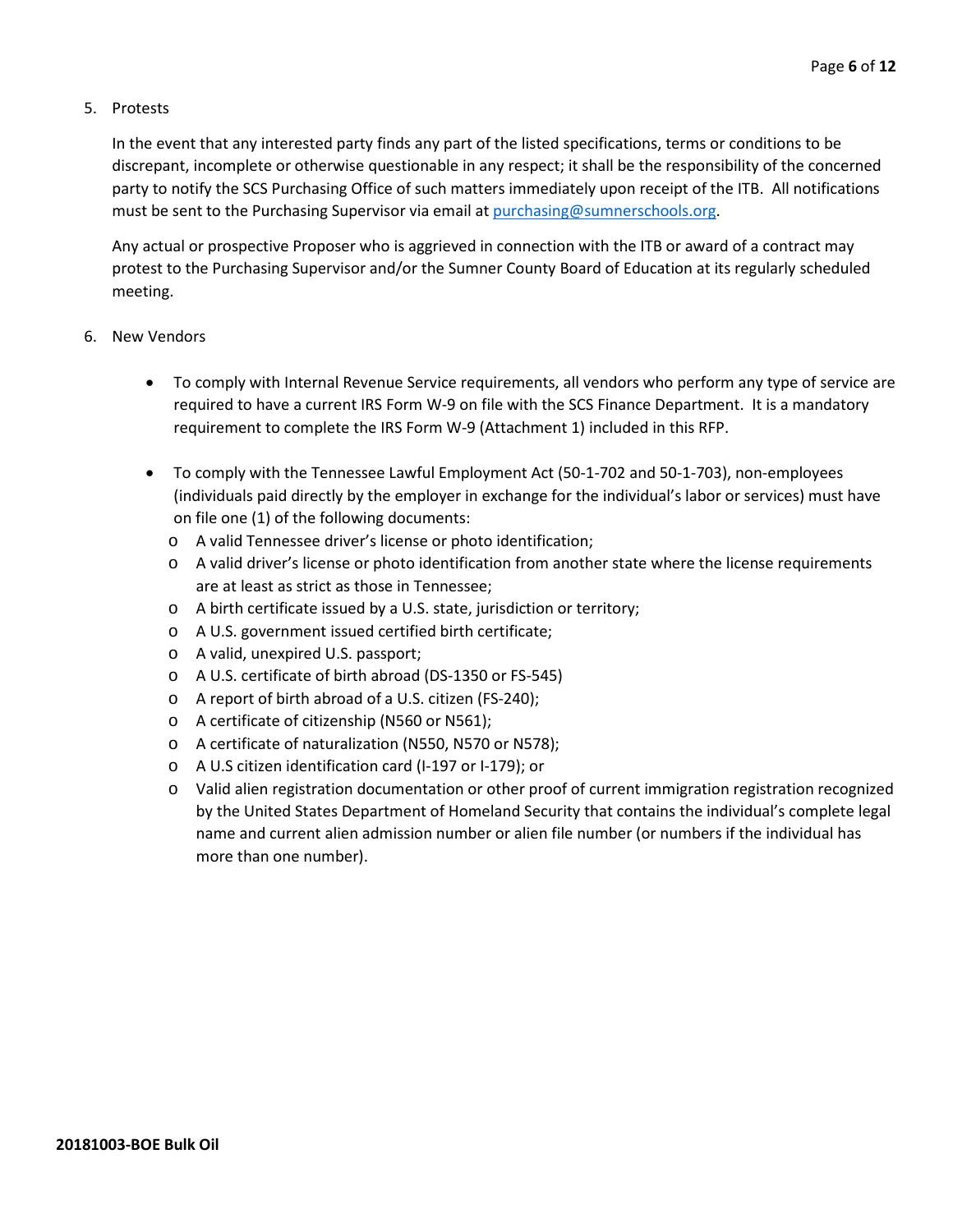#### **7.A Bid Form**



Attn: Purchasing Supervisor 1500 Airport Road Gallatin, TN 37066

Date

 $\Gamma$ 

Т

By checking this box, Proposer agrees that SCS reserves the right to extend the terms, conditions and prices of this contract to other Institutions (such as State, Local and/or Public Agencies) who express an interest in participating in any contract that results from this ITB. Each of the piggyback Institutions will issue their own purchasing documents for the goods/service. Proposer agrees that SCS shall bear no responsibility or liability for any agreements between Proposer and the other Institution(s) who desire to exercise this option.

| <b>AUTHORIZED SIGNATURE:</b> |  |
|------------------------------|--|
| <b>PRINTED NAME:</b>         |  |
| TITLE:                       |  |
| <b>COMPANY NAME:</b>         |  |
| <b>PHONE:</b>                |  |
| <b>EMAIL</b>                 |  |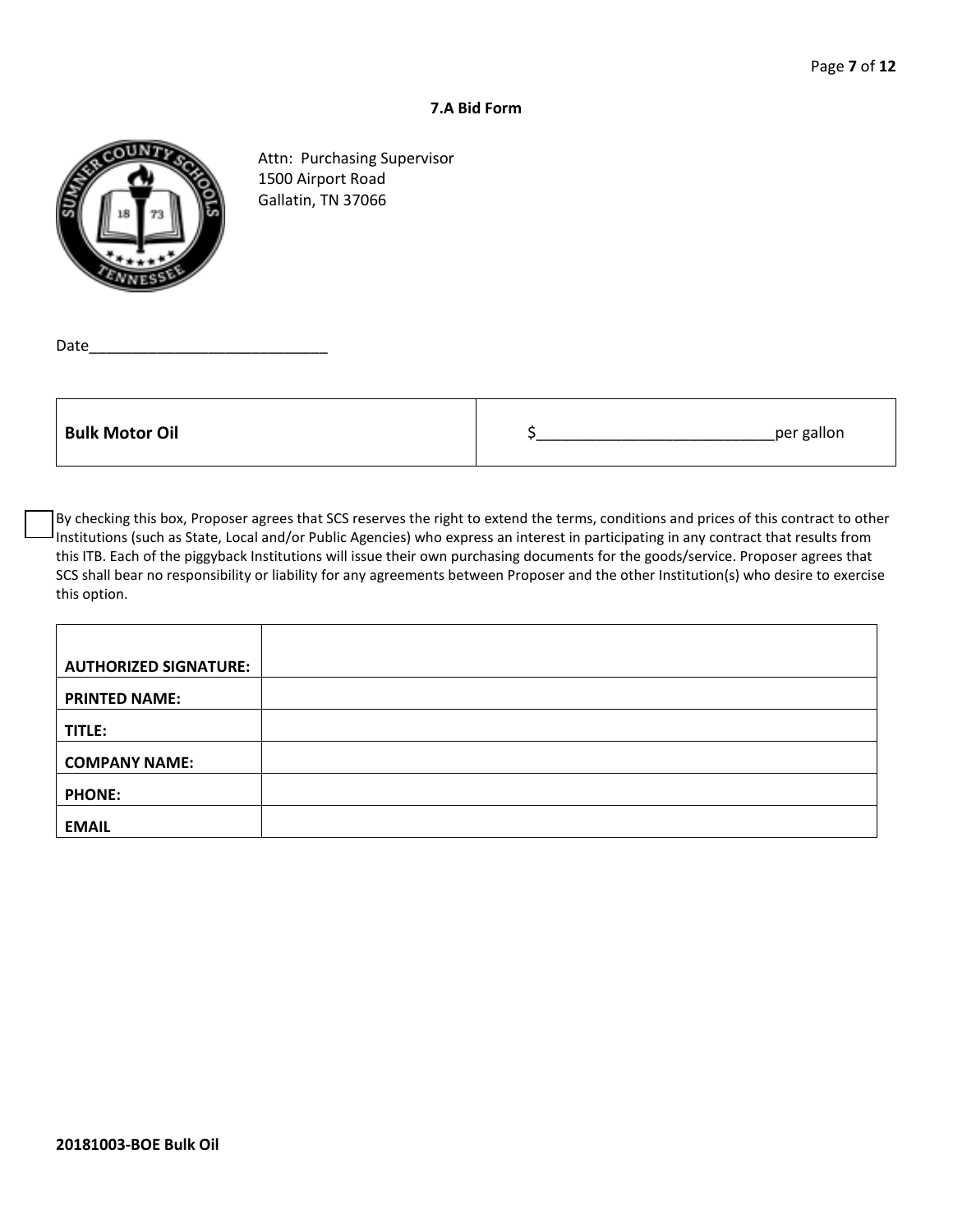#### 7.B IRS Form W9

| Form                                                                                                                                                                                                                                                                                                                                                                | <b>Request for Taxpayer</b><br>(Rev. December 2014)<br><b>Identification Number and Certification</b><br>Department of the Treasury<br>Internal Revenue Service                                                                                                                                                                         |                                                                                                                                                                                                                                                                                                                                                                                                                                                                                                                                                                                                                               |                                                                                                           |        |    |                                         |                                                                                                                                                                         |                                                   | Give Form to the<br>requester. Do not<br>send to the IRS. |  |  |  |  |  |
|---------------------------------------------------------------------------------------------------------------------------------------------------------------------------------------------------------------------------------------------------------------------------------------------------------------------------------------------------------------------|-----------------------------------------------------------------------------------------------------------------------------------------------------------------------------------------------------------------------------------------------------------------------------------------------------------------------------------------|-------------------------------------------------------------------------------------------------------------------------------------------------------------------------------------------------------------------------------------------------------------------------------------------------------------------------------------------------------------------------------------------------------------------------------------------------------------------------------------------------------------------------------------------------------------------------------------------------------------------------------|-----------------------------------------------------------------------------------------------------------|--------|----|-----------------------------------------|-------------------------------------------------------------------------------------------------------------------------------------------------------------------------|---------------------------------------------------|-----------------------------------------------------------|--|--|--|--|--|
|                                                                                                                                                                                                                                                                                                                                                                     |                                                                                                                                                                                                                                                                                                                                         | 1 Name (as shown on your income tax return). Name is required on this line; do not leave this line blank.                                                                                                                                                                                                                                                                                                                                                                                                                                                                                                                     |                                                                                                           |        |    |                                         |                                                                                                                                                                         |                                                   |                                                           |  |  |  |  |  |
| οi                                                                                                                                                                                                                                                                                                                                                                  |                                                                                                                                                                                                                                                                                                                                         | 2 Business name/disregarded entity name, if different from above                                                                                                                                                                                                                                                                                                                                                                                                                                                                                                                                                              |                                                                                                           |        |    |                                         |                                                                                                                                                                         |                                                   |                                                           |  |  |  |  |  |
| Specific Instructions on page<br>Print or type                                                                                                                                                                                                                                                                                                                      | 3 Check appropriate box for federal tax classification; check only one of the following seven boxes:<br>C Corporation<br>S Corporation Partnership<br>Trust/estate<br>Individual/sole proprietor or<br>single-member LLC<br>Limited liability company. Enter the tax classification (C=C corporation, S=S corporation, P=partnership) ▶ |                                                                                                                                                                                                                                                                                                                                                                                                                                                                                                                                                                                                                               |                                                                                                           |        |    |                                         | 4 Exemptions (codes apply only to<br>certain entities, not individuals; see<br>instructions on page 3):<br>Exempt payee code (if any)<br>Exemption from FATCA reporting |                                                   |                                                           |  |  |  |  |  |
|                                                                                                                                                                                                                                                                                                                                                                     |                                                                                                                                                                                                                                                                                                                                         | Note. For a single-member LLC that is disregarded, do not check LLC; check the appropriate box in the line above for<br>the tax classification of the single-member owner.                                                                                                                                                                                                                                                                                                                                                                                                                                                    |                                                                                                           |        |    |                                         |                                                                                                                                                                         | code (if any)                                     |                                                           |  |  |  |  |  |
|                                                                                                                                                                                                                                                                                                                                                                     | Other (see instructions)                                                                                                                                                                                                                                                                                                                |                                                                                                                                                                                                                                                                                                                                                                                                                                                                                                                                                                                                                               |                                                                                                           |        |    |                                         |                                                                                                                                                                         | (Applies to accounts maintained outside the U.S.) |                                                           |  |  |  |  |  |
|                                                                                                                                                                                                                                                                                                                                                                     |                                                                                                                                                                                                                                                                                                                                         | 5 Address (number, street, and apt. or suite no.)                                                                                                                                                                                                                                                                                                                                                                                                                                                                                                                                                                             |                                                                                                           |        |    | Requester's name and address (optional) |                                                                                                                                                                         |                                                   |                                                           |  |  |  |  |  |
| See                                                                                                                                                                                                                                                                                                                                                                 | 6 City, state, and ZIP code                                                                                                                                                                                                                                                                                                             |                                                                                                                                                                                                                                                                                                                                                                                                                                                                                                                                                                                                                               |                                                                                                           |        |    |                                         |                                                                                                                                                                         |                                                   |                                                           |  |  |  |  |  |
|                                                                                                                                                                                                                                                                                                                                                                     |                                                                                                                                                                                                                                                                                                                                         | 7 List account number(s) here (optional)                                                                                                                                                                                                                                                                                                                                                                                                                                                                                                                                                                                      |                                                                                                           |        |    |                                         |                                                                                                                                                                         |                                                   |                                                           |  |  |  |  |  |
|                                                                                                                                                                                                                                                                                                                                                                     |                                                                                                                                                                                                                                                                                                                                         |                                                                                                                                                                                                                                                                                                                                                                                                                                                                                                                                                                                                                               |                                                                                                           |        |    |                                         |                                                                                                                                                                         |                                                   |                                                           |  |  |  |  |  |
| Part I                                                                                                                                                                                                                                                                                                                                                              |                                                                                                                                                                                                                                                                                                                                         | <b>Taxpayer Identification Number (TIN)</b>                                                                                                                                                                                                                                                                                                                                                                                                                                                                                                                                                                                   |                                                                                                           |        |    |                                         |                                                                                                                                                                         |                                                   |                                                           |  |  |  |  |  |
|                                                                                                                                                                                                                                                                                                                                                                     |                                                                                                                                                                                                                                                                                                                                         | Enter your TIN in the appropriate box. The TIN provided must match the name given on line 1 to avoid<br>backup withholding. For individuals, this is generally your social security number (SSN). However, for a                                                                                                                                                                                                                                                                                                                                                                                                              |                                                                                                           |        |    | Social security number                  |                                                                                                                                                                         |                                                   |                                                           |  |  |  |  |  |
|                                                                                                                                                                                                                                                                                                                                                                     |                                                                                                                                                                                                                                                                                                                                         | resident alien, sole proprietor, or disregarded entity, see the Part I instructions on page 3. For other                                                                                                                                                                                                                                                                                                                                                                                                                                                                                                                      |                                                                                                           |        |    |                                         |                                                                                                                                                                         |                                                   |                                                           |  |  |  |  |  |
|                                                                                                                                                                                                                                                                                                                                                                     |                                                                                                                                                                                                                                                                                                                                         | entities, it is your employer identification number (EIN). If you do not have a number, see How to get a                                                                                                                                                                                                                                                                                                                                                                                                                                                                                                                      |                                                                                                           |        |    |                                         |                                                                                                                                                                         |                                                   |                                                           |  |  |  |  |  |
|                                                                                                                                                                                                                                                                                                                                                                     | TIN on page 3.                                                                                                                                                                                                                                                                                                                          |                                                                                                                                                                                                                                                                                                                                                                                                                                                                                                                                                                                                                               |                                                                                                           |        | or | <b>Employer identification number</b>   |                                                                                                                                                                         |                                                   |                                                           |  |  |  |  |  |
|                                                                                                                                                                                                                                                                                                                                                                     | guidelines on whose number to enter.                                                                                                                                                                                                                                                                                                    | Note. If the account is in more than one name, see the instructions for line 1 and the chart on page 4 for                                                                                                                                                                                                                                                                                                                                                                                                                                                                                                                    |                                                                                                           |        |    |                                         |                                                                                                                                                                         |                                                   |                                                           |  |  |  |  |  |
|                                                                                                                                                                                                                                                                                                                                                                     |                                                                                                                                                                                                                                                                                                                                         |                                                                                                                                                                                                                                                                                                                                                                                                                                                                                                                                                                                                                               |                                                                                                           |        |    | -                                       |                                                                                                                                                                         |                                                   |                                                           |  |  |  |  |  |
| Part II                                                                                                                                                                                                                                                                                                                                                             | <b>Certification</b>                                                                                                                                                                                                                                                                                                                    |                                                                                                                                                                                                                                                                                                                                                                                                                                                                                                                                                                                                                               |                                                                                                           |        |    |                                         |                                                                                                                                                                         |                                                   |                                                           |  |  |  |  |  |
|                                                                                                                                                                                                                                                                                                                                                                     | Under penalties of perjury, I certify that:                                                                                                                                                                                                                                                                                             |                                                                                                                                                                                                                                                                                                                                                                                                                                                                                                                                                                                                                               |                                                                                                           |        |    |                                         |                                                                                                                                                                         |                                                   |                                                           |  |  |  |  |  |
|                                                                                                                                                                                                                                                                                                                                                                     |                                                                                                                                                                                                                                                                                                                                         | 1. The number shown on this form is my correct taxpayer identification number (or I am waiting for a number to be issued to me); and                                                                                                                                                                                                                                                                                                                                                                                                                                                                                          |                                                                                                           |        |    |                                         |                                                                                                                                                                         |                                                   |                                                           |  |  |  |  |  |
| 2. I am not subject to backup withholding because: (a) I am exempt from backup withholding, or (b) I have not been notified by the Internal Revenue<br>Service (IRS) that I am subject to backup withholding as a result of a failure to report all interest or dividends, or (c) the IRS has notified me that I am<br>no longer subject to backup withholding; and |                                                                                                                                                                                                                                                                                                                                         |                                                                                                                                                                                                                                                                                                                                                                                                                                                                                                                                                                                                                               |                                                                                                           |        |    |                                         |                                                                                                                                                                         |                                                   |                                                           |  |  |  |  |  |
| 3. I am a U.S. citizen or other U.S. person (defined below); and                                                                                                                                                                                                                                                                                                    |                                                                                                                                                                                                                                                                                                                                         |                                                                                                                                                                                                                                                                                                                                                                                                                                                                                                                                                                                                                               |                                                                                                           |        |    |                                         |                                                                                                                                                                         |                                                   |                                                           |  |  |  |  |  |
|                                                                                                                                                                                                                                                                                                                                                                     |                                                                                                                                                                                                                                                                                                                                         | 4. The FATCA code(s) entered on this form (if any) indicating that I am exempt from FATCA reporting is correct.                                                                                                                                                                                                                                                                                                                                                                                                                                                                                                               |                                                                                                           |        |    |                                         |                                                                                                                                                                         |                                                   |                                                           |  |  |  |  |  |
|                                                                                                                                                                                                                                                                                                                                                                     | instructions on page 3.                                                                                                                                                                                                                                                                                                                 | Certification instructions. You must cross out item 2 above if you have been notified by the IRS that you are currently subject to backup withholding<br>because you have failed to report all interest and dividends on your tax return. For real estate transactions, item 2 does not apply. For mortgage<br>interest paid, acquisition or abandonment of secured property, cancellation of debt, contributions to an individual retirement arrangement (IRA), and<br>generally, payments other than interest and dividends, you are not required to sign the certification, but you must provide your correct TIN. See the |                                                                                                           |        |    |                                         |                                                                                                                                                                         |                                                   |                                                           |  |  |  |  |  |
| Sign<br>Here                                                                                                                                                                                                                                                                                                                                                        | Signature of<br>U.S. person $\blacktriangleright$                                                                                                                                                                                                                                                                                       |                                                                                                                                                                                                                                                                                                                                                                                                                                                                                                                                                                                                                               |                                                                                                           | Date P |    |                                         |                                                                                                                                                                         |                                                   |                                                           |  |  |  |  |  |
|                                                                                                                                                                                                                                                                                                                                                                     | <b>General Instructions</b>                                                                                                                                                                                                                                                                                                             |                                                                                                                                                                                                                                                                                                                                                                                                                                                                                                                                                                                                                               | · Form 1098 (home mortgage interest), 1098-E (student loan interest), 1098-T<br>(tuition)                 |        |    |                                         |                                                                                                                                                                         |                                                   |                                                           |  |  |  |  |  |
| Section references are to the Internal Revenue Code unless otherwise noted.<br>· Form 1099-C (canceled debt)                                                                                                                                                                                                                                                        |                                                                                                                                                                                                                                                                                                                                         |                                                                                                                                                                                                                                                                                                                                                                                                                                                                                                                                                                                                                               |                                                                                                           |        |    |                                         |                                                                                                                                                                         |                                                   |                                                           |  |  |  |  |  |
|                                                                                                                                                                                                                                                                                                                                                                     |                                                                                                                                                                                                                                                                                                                                         | Future developments. Information about developments affecting Form W-9 (such                                                                                                                                                                                                                                                                                                                                                                                                                                                                                                                                                  | · Form 1099-A (acquisition or abandonment of secured property)                                            |        |    |                                         |                                                                                                                                                                         |                                                   |                                                           |  |  |  |  |  |
| as legislation enacted after we release it) is at www.irs.gov/fw9.<br>Use Form W-9 only if you are a U.S. person (including a resident alien), to<br><b>Purpose of Form</b><br>provide your correct TIN.                                                                                                                                                            |                                                                                                                                                                                                                                                                                                                                         |                                                                                                                                                                                                                                                                                                                                                                                                                                                                                                                                                                                                                               |                                                                                                           |        |    |                                         |                                                                                                                                                                         |                                                   |                                                           |  |  |  |  |  |
|                                                                                                                                                                                                                                                                                                                                                                     |                                                                                                                                                                                                                                                                                                                                         |                                                                                                                                                                                                                                                                                                                                                                                                                                                                                                                                                                                                                               |                                                                                                           |        |    |                                         |                                                                                                                                                                         |                                                   |                                                           |  |  |  |  |  |
|                                                                                                                                                                                                                                                                                                                                                                     |                                                                                                                                                                                                                                                                                                                                         | An individual or entity (Form W-9 requester) who is required to file an information                                                                                                                                                                                                                                                                                                                                                                                                                                                                                                                                           | If you do not return Form W-9 to the requester with a TIN, you might be subject                           |        |    |                                         |                                                                                                                                                                         |                                                   |                                                           |  |  |  |  |  |
|                                                                                                                                                                                                                                                                                                                                                                     |                                                                                                                                                                                                                                                                                                                                         | return with the IRS must obtain your correct taxpayer identification number (TIN)<br>which may be your social security number (SSN), individual taxpayer identification                                                                                                                                                                                                                                                                                                                                                                                                                                                       | to backup withholding. See What is backup withholding? on page 2.<br>By signing the filled-out form, you: |        |    |                                         |                                                                                                                                                                         |                                                   |                                                           |  |  |  |  |  |
|                                                                                                                                                                                                                                                                                                                                                                     |                                                                                                                                                                                                                                                                                                                                         | number (ITIN), adoption taxpayer identification number (ATIN), or employer<br>identification number (EIN), to report on an information return the amount paid to                                                                                                                                                                                                                                                                                                                                                                                                                                                              | 1. Certify that the TIN you are giving is correct (or you are waiting for a number                        |        |    |                                         |                                                                                                                                                                         |                                                   |                                                           |  |  |  |  |  |
|                                                                                                                                                                                                                                                                                                                                                                     |                                                                                                                                                                                                                                                                                                                                         | you, or other amount reportable on an information return. Examples of information<br>returns include, but are not limited to, the following:                                                                                                                                                                                                                                                                                                                                                                                                                                                                                  | to be issued).<br>2. Certify that you are not subject to backup withholding, or                           |        |    |                                         |                                                                                                                                                                         |                                                   |                                                           |  |  |  |  |  |

. Form 1099-DIV (dividends, including those from stocks or mutual funds)

· Form 1099-MISC (various types of income, prizes, awards, or gross proceeds)

. Form 1099-B (stock or mutual fund sales and certain other transactions by brokers)

· Form 1099-S (proceeds from real estate transactions)

. Form 1099-K (merchant card and third party network transactions)

applicable, you are also certifying that as a U.S. person, your allocable share of<br>any partnership income from a U.S. trade or business is not subject to the<br>withholding tax on foreign partners' share of effectively connec

Cat. No. 10231X

Form W-9 (Rev. 12-2014)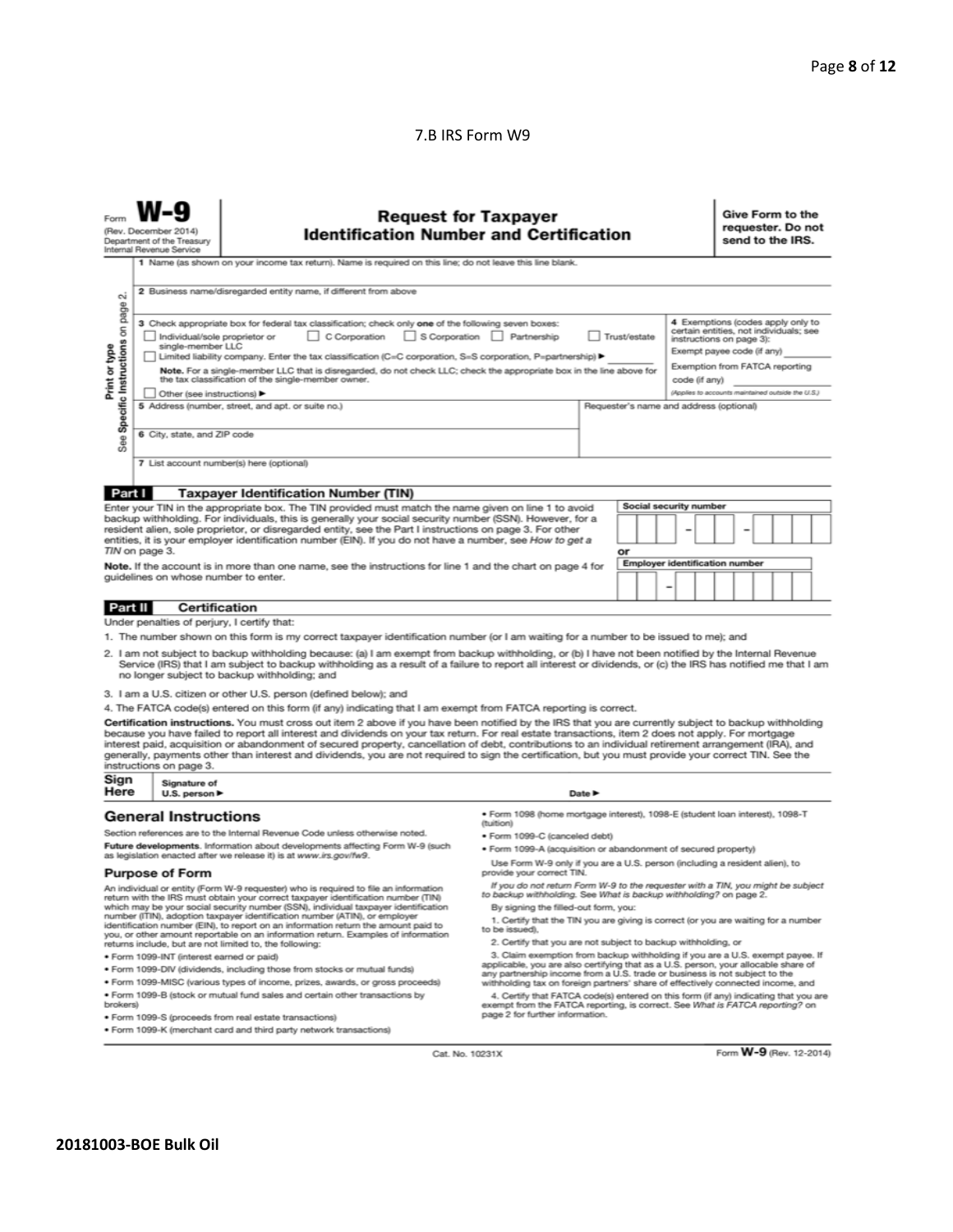#### **ATTACHMENT 7.C – Attestation Re Personnel**

## **ATTESTATION RE PERSONNEL USED IN CONTRACT PERFORMANCE**

| CONTRACTOR LEGAL ENTITY NAME:                                          |  |
|------------------------------------------------------------------------|--|
| FEDERAL EMPLOYER IDENTIFICATION NUMBER:<br>(or Social Security Number) |  |

**The Contractor, identified above, does hereby attest, certify, warrant and assure that the Contractor shall not knowingly utilize the services of an illegal immigrant in the performance of this Contract and shall not knowingly utilize the services of any subcontractor who will utilize the services of an illegal immigrant in the performance of this Contract, T.C.A. § 12-3-309.**

SIGNATURE & DATE:

*NOTICE: This attestation MUST be signed by an individual empowered to contractually bind the Contractor.*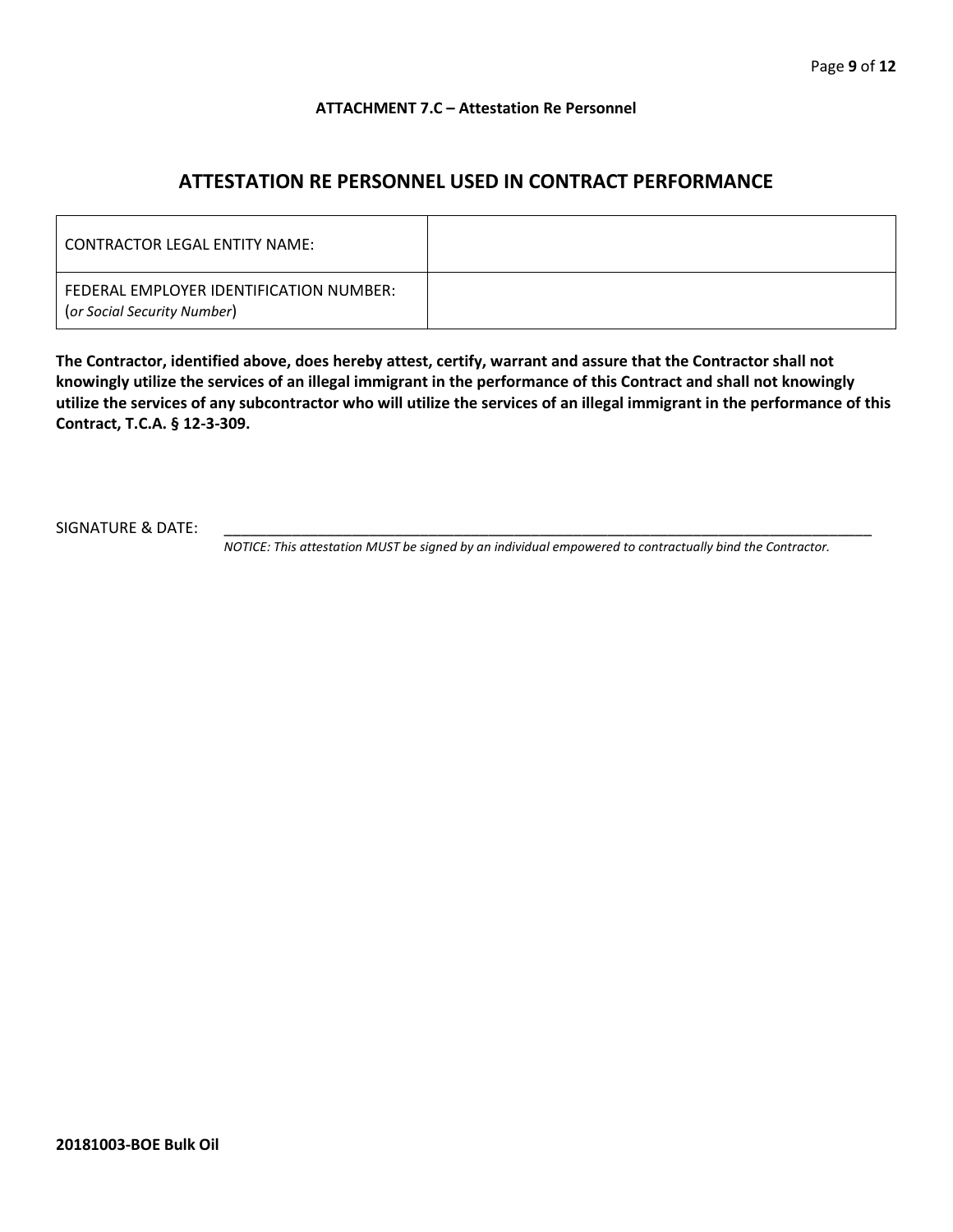#### **ATTACHMENT 7.D – Standard Terms & Conditions SUMNER COUNTY BOARD OF EDUCATION (SCS)**

#### **1. PREPARATION AND SUBMISSION OF BID.**

- **a.** Failure to examine any drawings**,** specifications, or instructions will be at the proposer's risk. Any deviation from the stated terms, conditions and specifications must be coordinated with and approved in writing by the SCS Purchasing Supervisor.
- **b.** ITB SUBMITTAL / SIGNATURE: Proposal shall give the full name and business address of the bidder. If the proposer is a corporation, the name shall be stated as it is in the corporate charter. Proposals must be signed in ink by the proposer's authorized agent. Unsigned proposals will be rejected. Proposals are to be sealed and the outside of the envelope is to reference the ITB number. The person signing the proposal must show their title, and if requested by SCS, must furnish satisfactory proof of his or her authority to bind his or her company in contract. Proposer understands that by submitting a proposal with an authorized signature, it shall constitute an offer to SCS. Proposals must be typewritten or in ink; otherwise they may not be considered. Purchase orders will be issued to the firm name appearing on the W9. Facsimile responses will not be considered.
- **c.** SCS is not responsible for any costs incurred by any vendor pursuant to the ITB. The vendor shall be responsible for all costs incurred in connection with the preparation and submission of its proposal.
- **d.** All proposers must be in compliance with T.C.A. § 62-6-119 at the time of proposal submission and provide evidence of compliance with the applicable provisions of the chapter before such proposal may be considered.
- **e.** Proposals are to be received in the location designated in the ITB no later than the specified date and time. Late submissions will NOT be opened or considered.
- **f.** No erasures permitted. Errors may be crossed out and corrections printed in ink or typewritten adjacent to error and must be initialed in ink by person signing the proposal.
- **g.** Specifications: Reference to available specifications shall be sufficient to make the terms of the specifications binding on the proposer. The use of the name of a manufacturer, or any special brand or make in describing an item does not restrict the proposer to that manufacturer or specific article, unless specifically stated. Comparable products of other manufacturers will be considered if proof of compatibility is contained in the proposal. Proposers are required to notify SCSs Purchasing Supervisor whenever specifications/procedures are not perceived to be fair and open. The articles on which the proposals are submitted must be equal or superior to that specified. Informative and Descriptive Literature: The proposer must show brand or trade names of the articles proposed, when applicable. It shall be the responsibility of the vendor, including vendors whose product is referenced, to furnish with the proposal such specifications, catalog pages, brochures or other data as will provide an adequate basis for determining the quality and functional capabilities of the product offered. Failure to provide this data may be considered valid justification for rejection of proposal.
- **h.** Samples: Samples of items when called for, must be furnished free of expense, and if not destroyed will, upon vendor's request within ten (10) days of proposal opening, be returned at the proposer's expense. Each sample must be labeled with the proposer's name, manufacturer's brand name and number, ITB number and item reference.
- **i.** Time of Performance: The number of calendar days in which delivery is to be made after receipt of order shall be stated in the proposal and may be a factor in making an award, price notwithstanding. If no delivery time is stated in the proposal, proposer agrees that delivery is to be made within two weeks (10 business days) of order.
- **j.** Transportation and delivery charges should be included in the price and be fully prepaid by the vendor to the destination specified in the ITB. Proposal prices shall include delivery of all items F.O.B. destination.
- **k.** New materials and supplies must be delivered unless otherwise specifically stated in the ITB.
- **l.** Alternate/multiple proposals will not be considered unless specifically called for in the ITB.
- **m.** Only proposals submitted on ITB forms furnished by SCS will be considered.
- **n.** By signing the ITB where indicated, the proposer agrees to strictly abide by all local, state and federal statutes and regulations. The proposer further certifies that this proposal is made without collusion or fraud.
- **o.** Error in Proposal. In case of error in the extension of prices in the proposal, the unit price will govern. Late submissions will NOT be opened or considered. Proposers are cautioned to verify their proposals before submission, as amendments received after the ITB deadline will not be considered. No proposal shall be altered, amended or withdrawn after opening. After proposal opening, a proposer may withdraw a proposal only when there is obvious clerical error such as a misplaced decimal point, or when enforcement of the proposal would impose unconscionable hardship due to an error in the proposal resulting in a quotation substantially below the other proposals received. Proposal withdrawals will be considered only upon written request of the proposer.

#### **20181003-BOE Bulk Oil**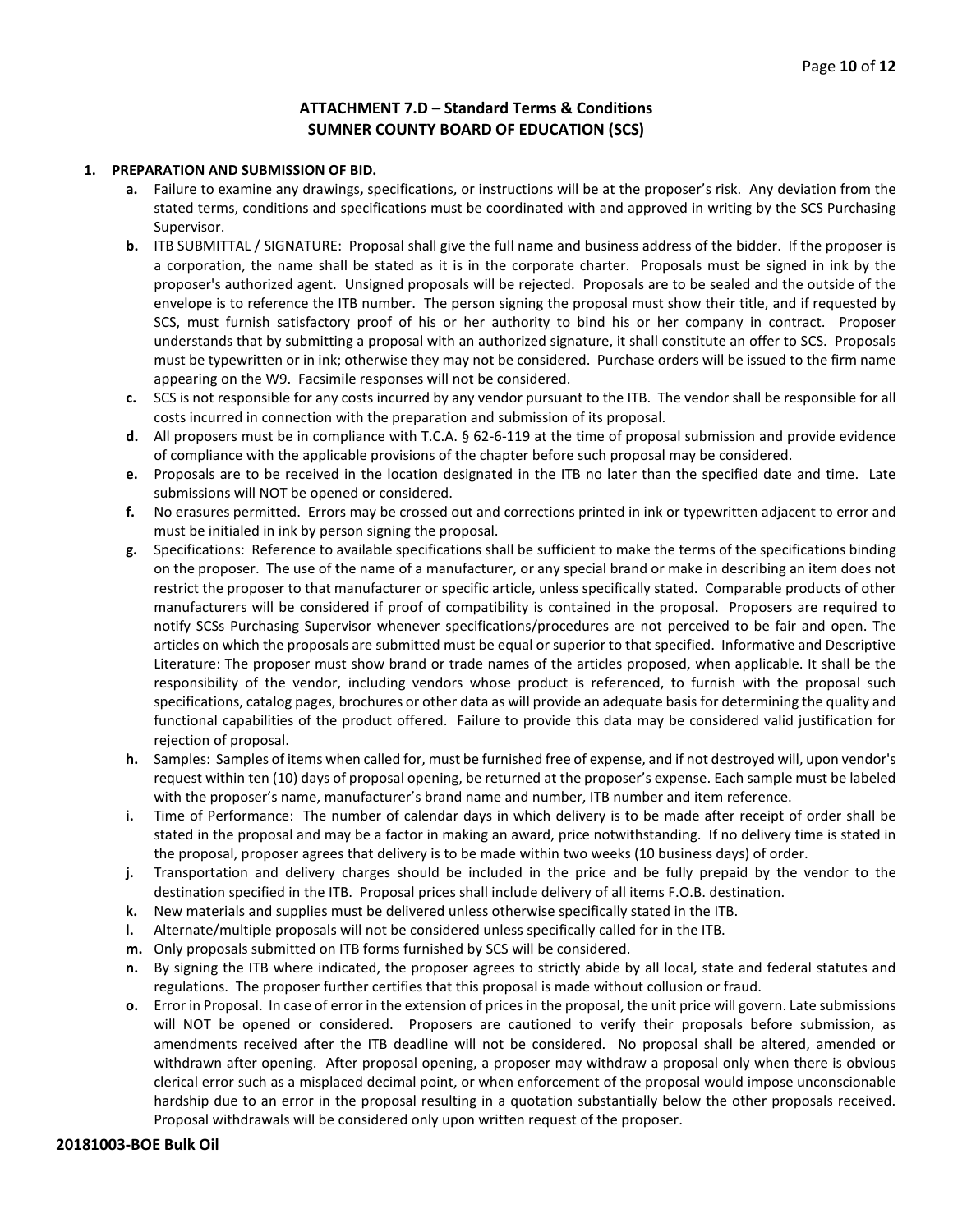- **2. OPEN RECORDS.** In order to comply with the provisions of the Tennessee Open Records Act, all proposals will be publicly opened and are subject to public inspection after the award upon written request. Proposers may be present at ITB opening. Summary information will be posted the SCS website, www.sumnerschools.org under the Invitation to Bid link.
- **3. ACCEPTANCE AND AWARD.** SCS reserves the right to reject any and all proposals and to waive any informality in proposals and, unless otherwise specified by the proposers to accept any item in the proposal. Action to reject all proposals shall be taken for unreasonably high prices, errors in the bid documents, cessation of need, unavailability of funds, or any other reason approved by SCS.
	- **a.** Contracts and purchases will be made with the lowest, responsive, responsible, qualified proposer. The quality of the articles to be supplied, their conformity with the specifications, their suitability to the requirements of the Institution, cash discount offered, and the delivery terms will be taken into consideration.
	- **b.** Any deviation from these stated terms, specifications and conditions must be coordinated with and approved in writing by the Purchasing Supervisor.
	- **c.** Prices quoted on the response (if any) are to be considered firm and binding until the said equipment, supplies or services are in the possession of SCS.
	- **d.** SCS reserves the right to order more or less than the quantity listed in the proposal.
	- **e.** If a proposal fails to state a time within which a proposal must be accepted, it is understood and agreed that SCS shall have ninety (90) days to accept.
	- **f.** No purchase or contract is authorized or valid until the issuance of a SCS purchase order in accordance with SCS policy. No SCS employee is authorized to purchase equipment, supplies or services prior to the issuance of such a purchase order.
	- **g.** The contract may not be assigned without written SCS consent.
	- **h.** If the appropriate space is marked on the ITB, other Institutions (such as State, Local and/or Public Agencies) may purchase off the contract during the same period as SCS.
	- **i.** The awarded proposer will be required to post a performance and payment bond in the amount of 25% of the contract price if it exceeds \$100,000 as stated by T.C.A. §12-4-201.
	- **j.** If the project cost is in excess of \$25,000 a performance bond must be secured by the requesting part in an amount equal to the market improvement value.
- **4. PAYMENT**. Payment terms must be specified in the proposal, including any discounts for early payment. Partial payments will not be approved unless justification for such payment can be shown. Terms will be NET 30 days. Payment will not be made until the conditions and specifications of the ITB are inspected and approved as conforming by persons appointed by SCS.
- **5. DEFAULT OF SELECTED VENDOR.** In case of vendor default, SCS may procure the articles or services from other sources and hold the defaulting vendor responsible for any resulting cost. If the awarded vendor violates any terms of their proposal, the contract, SCS policy or any law, they may be disqualified from submitting proposals for a period of two years for minor violations or longer for major violations. Proposals from disqualified bidders will not be accepted during the period of disqualification.
- **6. INSPECTION OF PURCHASES.** Articles received which are not equivalent will not be accepted and will be picked up by the vendor or returned to vendor, shipping charges collect. SCS shall have a reasonable period in which to inspect and accept or reject materials without liability. If necessity requires SCS to use nonconforming materials, an appropriate reduction in payment may be made.
- **7. TAXES.** SCS is tax exempt; do not include taxes in quotation. Vendors making improvements or additions to or performing repair work on real property for SCS are liable for any applicable sales or use tax on tangible personal property used in connection with the contract or furnished to vendors by the state for use under the contract.
- **8. NONDISCRIMINATION.** SCS is an equal opportunity employer. SCS and bidder agree to comply with Titles VI and VII of the Civil Rights Act of 1964, Title IX of the Education Amendments of 1972, Section 504 of the Rehabilitation Act of 1973, Executive Order 11,246, the Americans with Disabilities Act of 1990 and the related regulations to each. Each party assures that it will not discriminate against any individual including, but not limited to employees or applicants for employment and/or students, because of race, religion, creed, color, sex, age, disability, veteran status or national origin. In the event that any claims should arise with regards to violations of any such local, state or federal law, statues, rule or regulations, the vendor will indemnify and hold SCS harmless for any damages, including court costs or attorney fees, which might be incurred.